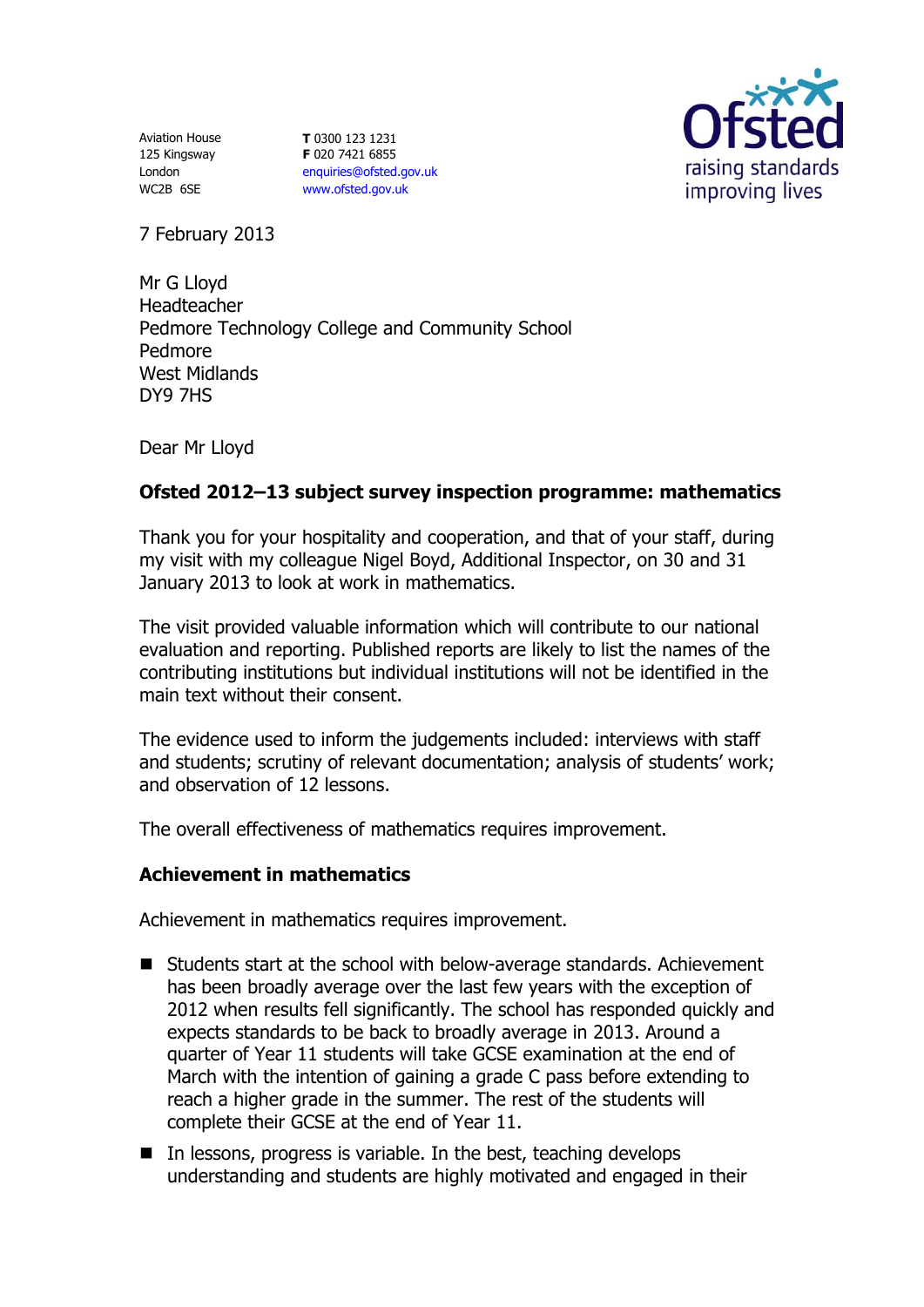learning. Too often, however, students complete mundane tasks with limited enthusiasm and learning requires improvement.

■ Attitudes to learning are variable. Evidence from lesson observations shows that, given the right level of challenge and activities that motivate, students' behaviour is good and teachers do not have to focus on controlling of the class. However in some lessons, attitudes and behaviour require improvement because students show limited interest in their work.

### **Quality of teaching in mathematics**

The quality of teaching in mathematics is requires improvement.

- While much of the teaching is good, too much requires improvement because it fails to motivate and engage students to make good progress. Too often work does not challenge students and does not meet the needs of different ability groups within a class.
- In the best lessons, teachers use a variety of activities and question students well so that they have to give reasons for their answers. This helps them to develop understanding. Students often work in groups, discussing their work and supporting each other.
- Some teachers ask questions and monitor students at work to check on how well different groups are progressing. In other classes, interaction is limited to those students who have their hands up for help. Marking is frequent but varies in quality. Teachers rarely make use of comments to identify how the students might improve their work, other than generic advice like 'try harder'. Students contrasted this style of marking with feedback in other subjects when they are given activities to extend their work and time to complete these follow-up tasks.

## **Quality of the curriculum in mathematics**

The quality of the curriculum in mathematics is requires improvement.

- The subject leader was promoted to the post in September 2012. She has rightly identified the need to improve the quality of lesson planning. At present, the school follows published schemes with varying opportunities for students to use and apply their mathematics or to use information communication technology (ICT).
- The school has ensured students complete their mathematics GCSE course at the end of Year 11 to gain their best possible grade and it has supported underachieving groups through intervention classes. Students commented that staff are very willing to provide help at any time.

#### **Effectiveness of leadership and management of mathematics**

The effectiveness of leadership and management of mathematics requires improvement.